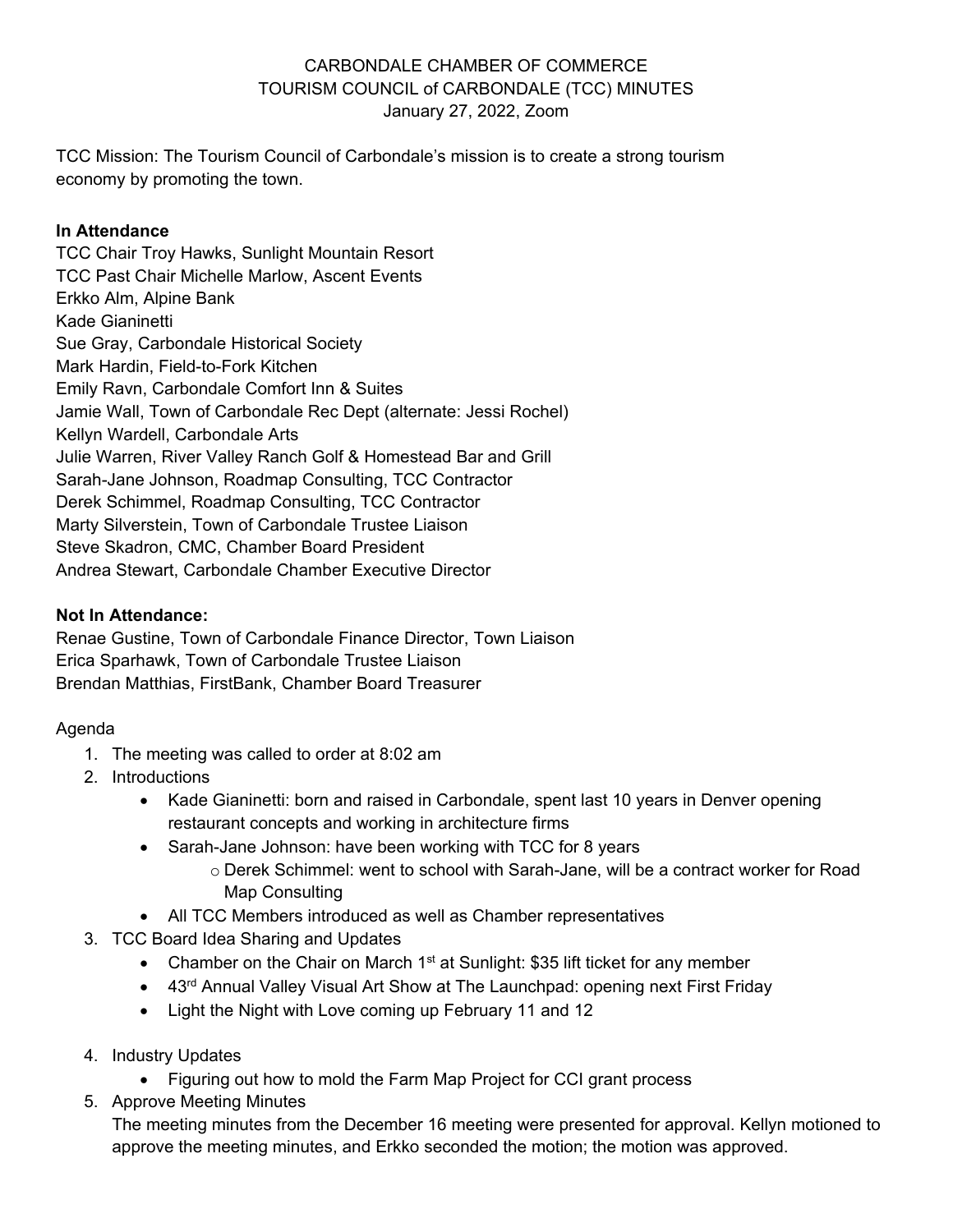6. Financial Review:

Tourism Council of Carbondale

*Treasurer's Report – Executive Summary*

Period Ending December 31, 2021, Cash Basis *Year-End Financials Subject to Change* – books closed at end of January 2022

## *Lodging Tax Report – Town of Carbondale*

- Lodging Tax for October 2021 is \$13,669: a 21.09% increase over October 2020.
- Lodging Tax for November 2021 is received by TCC in January 2022, so does not appear on 2021 financial statements
- 2021 Year-to-Date (January-November 2021) is \$149,667
- TCC Lodging Tax checks from the Town of Carbondale are received 2 months after lodging tax is collected by Town; the amount is always unknown until the Town calculates & mails the check

## *YTD P&L Actuals December 31, 2021 (Blue Column)*

- Lodging Tax Income on P&L (Jan-Dec 2021): \$156,118 actual vs YTD Budget \$75,000 (budget was low primarily due to Town's low pandemic-related projections for lodging tax for 2020, 2021)
- January through December 2021 Lodging Tax Income on P&L (\$156,118.32) is comprised of taxes collected in Nov-Dec 2020 (\$17,091.78) plus taxes collected in Jan-Oct 2021 (\$139,026.54)
- Total Income: \$156,600 actual vs YTD Budget \$76,022
- Net Ordinary Income: \$63,605 actual vs YTD Budget -\$33,552
- Net Income including Other Income: \$18,605
- Board voted to aggressively fund Reserves (by \$20k) & Opportunity Fund (by \$25k) at year end 2021
- Net Available Operating Funds as of 12/31/2021: \$81,986

### *Balance Sheet as of December 31, 2021 (Blue Column)*

- The Operating Checking Account balance is \$81,887 compared to \$66,469 at 12/31/2020
- Money Market cash account balance (Opportunity & Reserve Funds combined) is \$118,336
- Reserve Fund Equity account is \$87,986 (includes MM cash acct interest earnings); Opportunity Fund Equity account is now at \$30,350
- Reserve Fund at 12/31/2021 covers ~63%, or about 7.5 months, of 2022 Operating Expenses

Respectfully submitted, Heather Beach, Bookkeeper, January 25, 2022

Additional discussion:

- Collections in January (December Sales) were \$15,791.70. An increase of 61.7% from the prior year.
- Successfully balanced out 2021 Colorado Creative Corridor Grant
- Emily shared that XGames business was suprisingly lower due to a change in XGames programming. Although late winter and spring bookings are looking up.
- 7. Chamber & TCC Updates
	- Chamber
		- $\circ$  Moving forward with a new board as well
		- $\circ$  Giveaway on Post Independent (900 people entered): click-through rate was 4%, able to increase newsletter contact list, ages women 45 and up